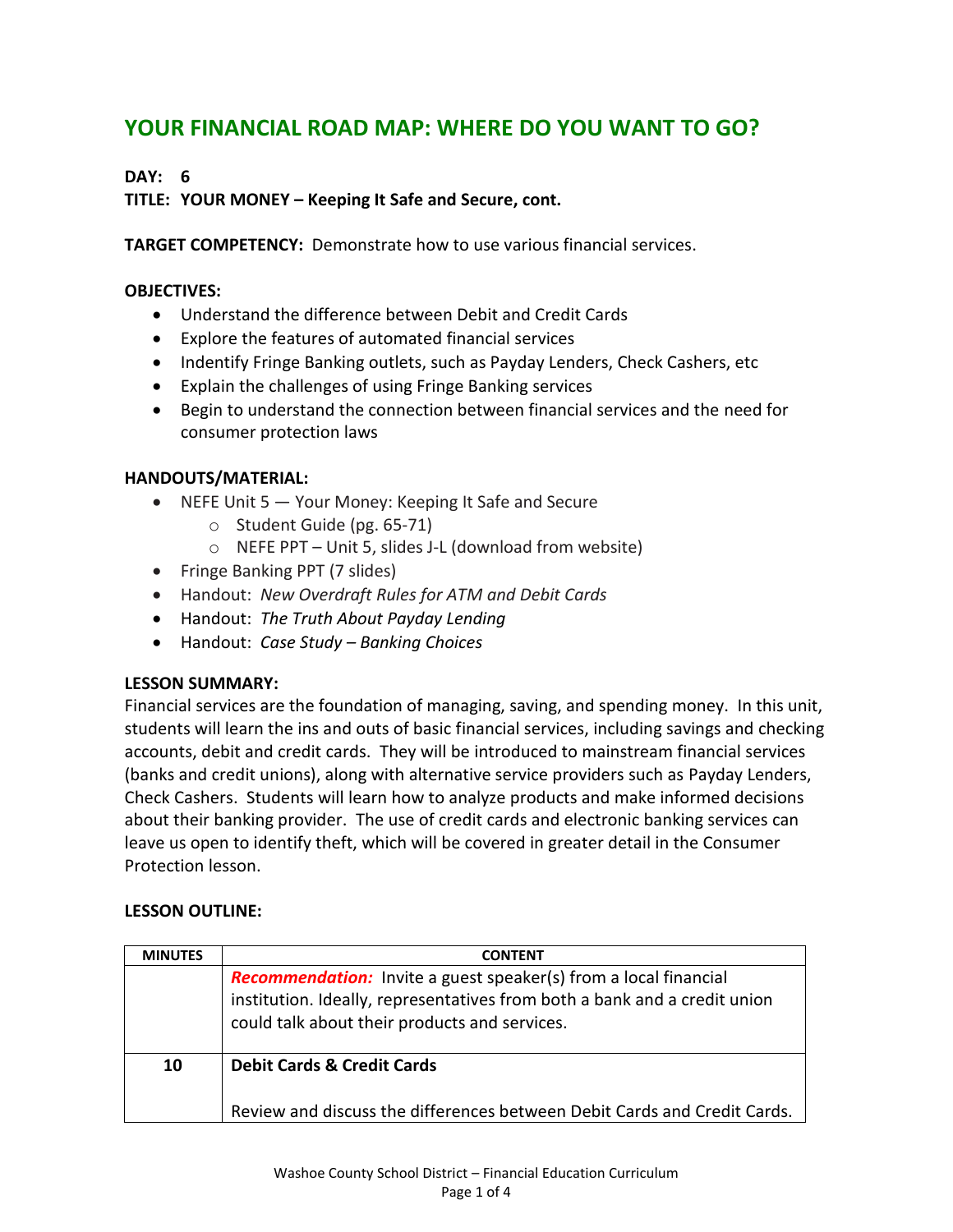|    | Using NEFE Unit 5 (pgs. 65-71 of Student Guide) and PPT Slides 5-J to 5-L.                                                                                                                                                                                                                             |
|----|--------------------------------------------------------------------------------------------------------------------------------------------------------------------------------------------------------------------------------------------------------------------------------------------------------|
|    | You many want to discuss the new ATM and Debit card rules (see<br>resource below from Federal Reserve Bank).                                                                                                                                                                                           |
|    |                                                                                                                                                                                                                                                                                                        |
|    | The last slide asks about online banking and other trends -- ask the<br>students to brainstorm. Possible ideas include: using your cell phone for<br>financial transactions at stores; attachments to iPhones that enable<br>payments, etc                                                             |
| 10 | <b>Fringe Banking</b>                                                                                                                                                                                                                                                                                  |
|    | Transition: While not a NEW trend, Fringe Banking is certainly a strong<br>element of the financial services landscape and something the students<br>should be fully aware of.                                                                                                                         |
|    | PBS Newshour video (5 min. video)                                                                                                                                                                                                                                                                      |
|    | With financial reform talks under way, payday loans are coming under                                                                                                                                                                                                                                   |
|    | increased scrutiny for trapping the working poor in a vicious cycle of debt.                                                                                                                                                                                                                           |
|    | Ray Suarez reports. Aired on PBS Newshour March 16, 2010.<br>http://www.responsiblelending.org/payday-lending/tools-                                                                                                                                                                                   |
|    | resources/payday-loans-face-increasing-scrutiny.html                                                                                                                                                                                                                                                   |
|    | Note: The new Consumer Financial Protection Bureau (CFPB) was created                                                                                                                                                                                                                                  |
|    | by the Dodd-Frank Wall Street Reform and Consumer Protection Act of                                                                                                                                                                                                                                    |
|    | 2010, which we'll talk about in our Consumer Awareness lesson.                                                                                                                                                                                                                                         |
| 15 | <b>Fringe Banking - Overview</b>                                                                                                                                                                                                                                                                       |
|    | Fringe Banking, also called Alternative Banking, refers to non-mainstream<br>financial companies that are able cash checks and loan money to<br>consumers. Review Fringe Banking PPT (7 slides with notes pages) and<br>handout: The Truth About Payday Loans, which provides a middle-ground<br>view. |
|    | Questions:                                                                                                                                                                                                                                                                                             |
|    | Have you ever noticed a Check Casher or Payday Loan outlet?<br>What did you notice about it? (Neon, open all hours, a lot of<br>$\circ$<br>storefronts)                                                                                                                                                |
|    | How does it differ from the banks/credit unions you've seen?<br>$\circ$                                                                                                                                                                                                                                |
|    | Do they seem more/less accessible than a mainstream financial<br>institution (location, hours, non-judgmental, or bad neighborhoods,<br>seedy, potential for scam)?                                                                                                                                    |
|    | Anyone what to share his/her experience with one?                                                                                                                                                                                                                                                      |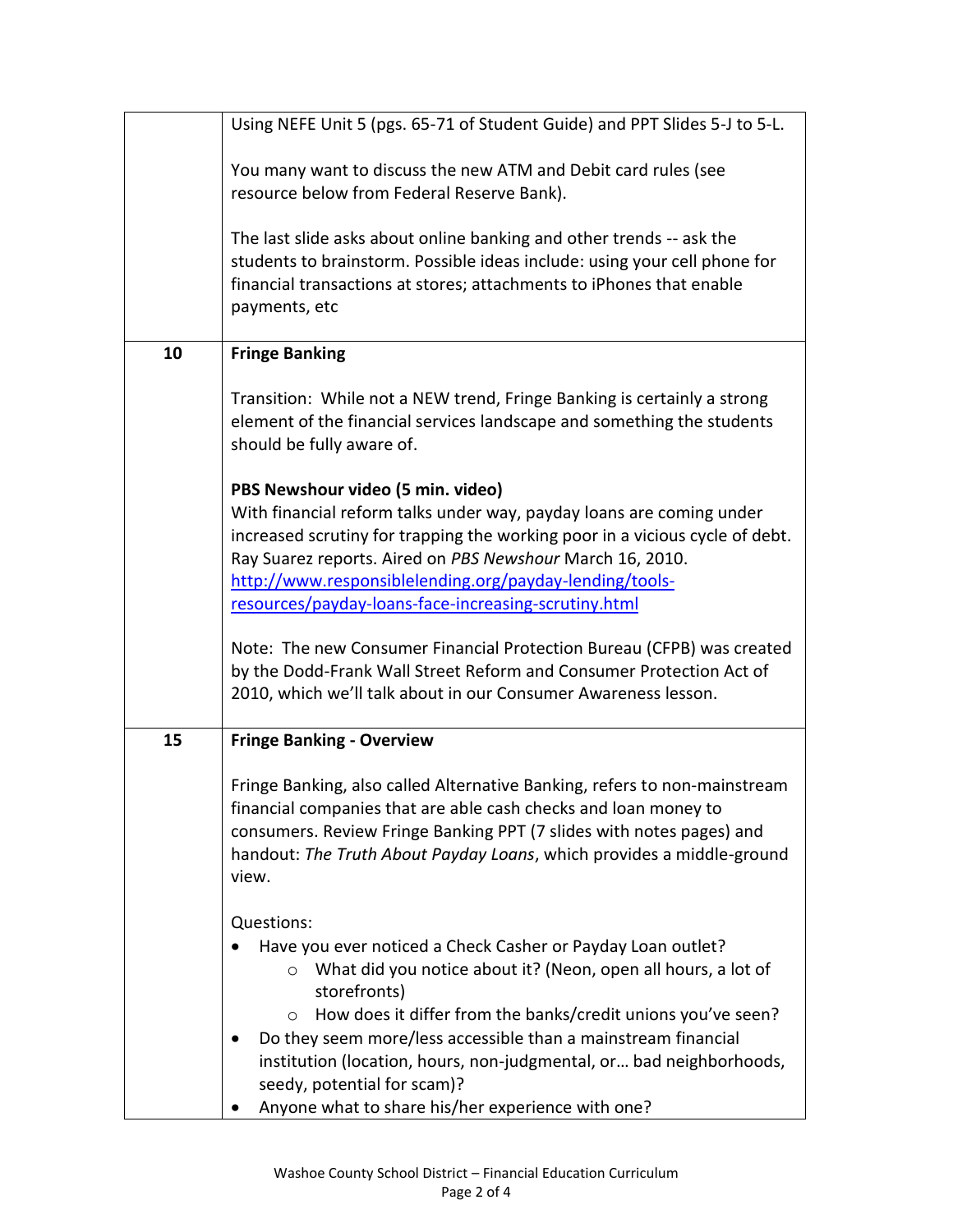| 20 | <b>Pros/Cons of Fringe Banking</b>                                                                                                                                                                                                                                                                                                                                                                                                                             |
|----|----------------------------------------------------------------------------------------------------------------------------------------------------------------------------------------------------------------------------------------------------------------------------------------------------------------------------------------------------------------------------------------------------------------------------------------------------------------|
|    | Critical thinking exercise:<br>Watch these two versions of commercials: one is a slickly produced<br>pieced created by the industry; the other was developed by a non-profit<br>research organization. http://www.responsiblelending.org/payday-<br>lending/tools-resources/slick-payday-lender-videos.html                                                                                                                                                    |
|    | In small or groups or as a class, discuss and dissect the pro and con<br>arguments for using a Payday Lender that were presented in the videos.<br>Who was most convincing? Why?<br>$\bullet$                                                                                                                                                                                                                                                                  |
|    | Both sides discussed the same issue about APR, but both had different<br>$\bullet$<br>answers. Is that possible? Or is one side right and the other wrong?<br>What was the Payday Lender video NOT telling us?<br>$\bullet$<br>What did the CRL video chose not to highlight?<br>$\bullet$                                                                                                                                                                     |
|    | <b>ACTIVITY:</b> Divide into groups of four. Two students will argue in support<br>of the Fringe Banking industry (Payday lending outlets) and two students<br>will argue against them. Take about five minutes for students to develop<br>their positions. Invite teams to the front of the room - give each team<br>one minute to state their case. Ask the class who "won" or who was the<br>most convincing. Did anyone's perspective on the issue change? |
| 5  | <b>Assessment</b>                                                                                                                                                                                                                                                                                                                                                                                                                                              |
|    | Briefly respond to these questions:<br>1. List at least one argument against Fringe Banking (Payday Lenders,<br>etc).<br>List at least one argument in support of Fringe Banking.<br>2.<br>3.<br>Which side do you think has the strongest case? Why?<br>What is APR?<br>4.<br>5.<br>Name at least one way a debit card differs from a credit card?                                                                                                            |

## **HOMEWORK:**

- **•** Banking Case Studies Handout
- Ask students to review Unit 4 (Credit) in their Student Guides (pgs. 41-45)